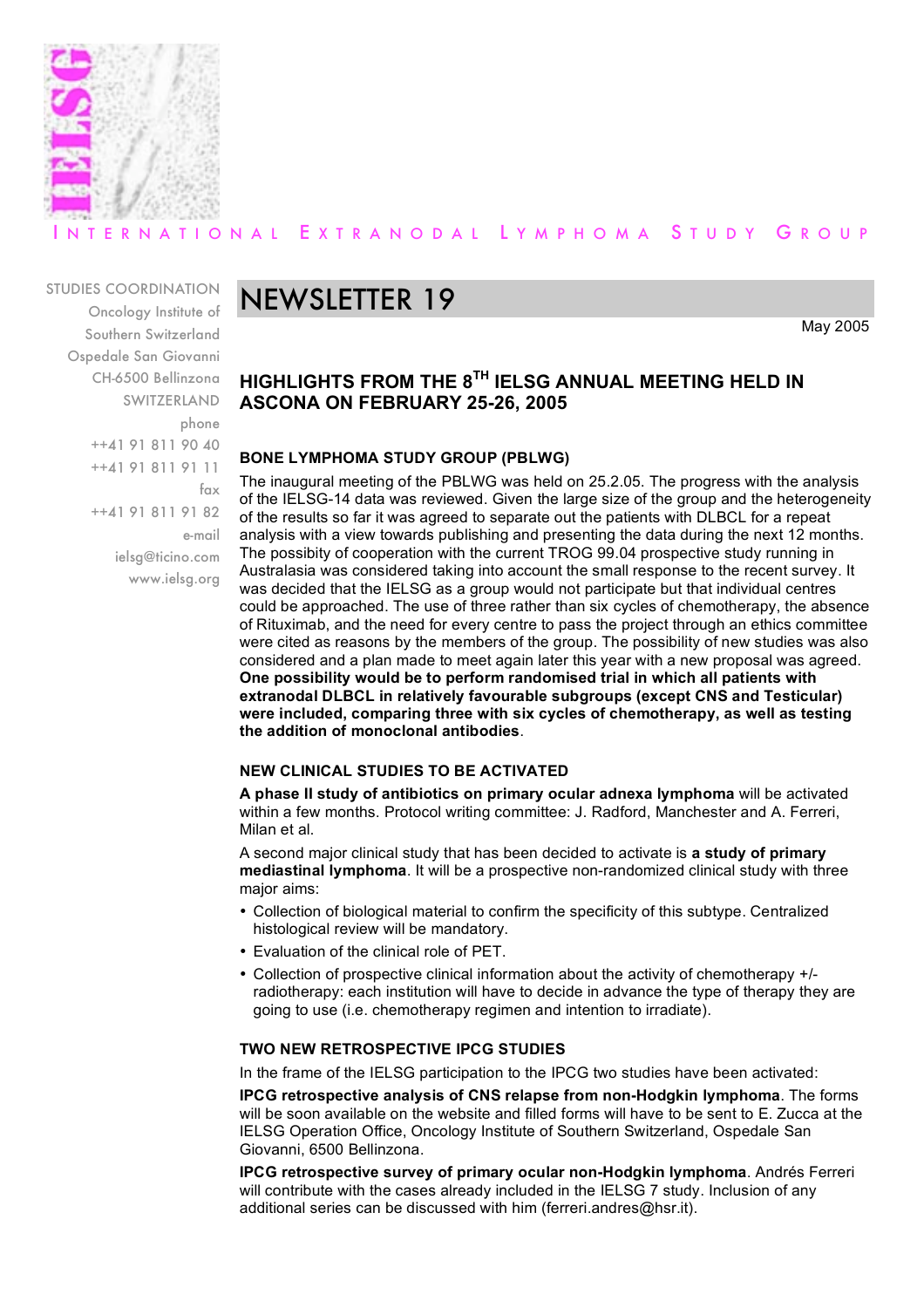#### **NEW CLINICAL STUDIES ALREADY OPEN FOR ACCRUAL**

#### **IELSG 24 - Phase I study of intrathecal Rituximab in patients with lymphomatous meningitis**

This study will be conducted at four centers: Bellinzona, St. Gallen, Bergamo and Milan, HSR. It has been open for accrual in Switzerland whilst it is not yet activated in Italy.

#### **IELSG 25 A and B - Phase II study of VelcadeTM in Extranodal Marginal zone B-cell Lymphoma of MALT type**

This study is also open for accrual in Switzerland but still waiting for the approval from Italian, Spanish and English Regulatory Agencies and EC.

These are studies that will be open only at few Institutions.

#### **EDUCATIONAL LECTURE**

#### **on WHO-EORTC consensus classification for cutaneous lymphomas and further proposals**

The educational talk by Prof. Günter Burg on the joint EORTC/WHO classification of cutaneous lymphoma has been greatly appreciated.

Later we had from Prof. Burg a proposal of a virtual seminar in cutaneous lymphomas. The details are reported in the enclosed letter we had from him. If there is interest from the IELSG members we will proceed with the needed arrangements.

#### **THE LLMPP PROPOSAL**

The proposal from Prof. Joe Connors from Vancouver for a collaboration to investigate the molecular profile of MALT lymphomas has been discussed. It has been decided that each institution will have to make its own arrangements directly with the LLMPP. More detailed information can be seen in the enclosed correspondence with Prof. Connors.

#### **PANCREATIC LYMPHOMA**

A proposal for a retrospective study of Primary Pancreatic non-Hodgkin Lymphoma has been presented. The study cannot be activated now but it will be discussed again in the next IELSG meeting.

#### **IELSG MEMBERSHIP**

The Board of Directors has decided that the Operation Office will prepare a list of Institution and Intergroups that will be formally asked to confirm their IELSG memberships and to identify their representatives. On this basis a preliminary formal list of the IELSG members will be prepared and posted on the IELSG website after its approval by the Board of Directors (which will meet in Lugano in June during the next Lymphoma Conference).

#### **«MALT LYMPHOMAS»**

The book "MALT Lymphomas" Edited by Francesco Bertoni and Emanuele Zucca has been published. It contains contributions from several IELSG investigators. See the attached flyer.

#### **THANKS A LOT, ENNIO**

Finally, we would like to wish all the best to our colleague and IELSG co-founder **Ennio Pedrinis**, who will be retiring from his position as the Head of the Istituto Cantonale di Patologia of Locarno (ICPL), Switzerland. He has been a significant and influential presence and of vital importance to the IELSG success. Ennio will be replaced by Luca Mazzucchelli.

*F. Cavalli, E. Zucca, A. Conconi, C. Morinini, M. Bertini*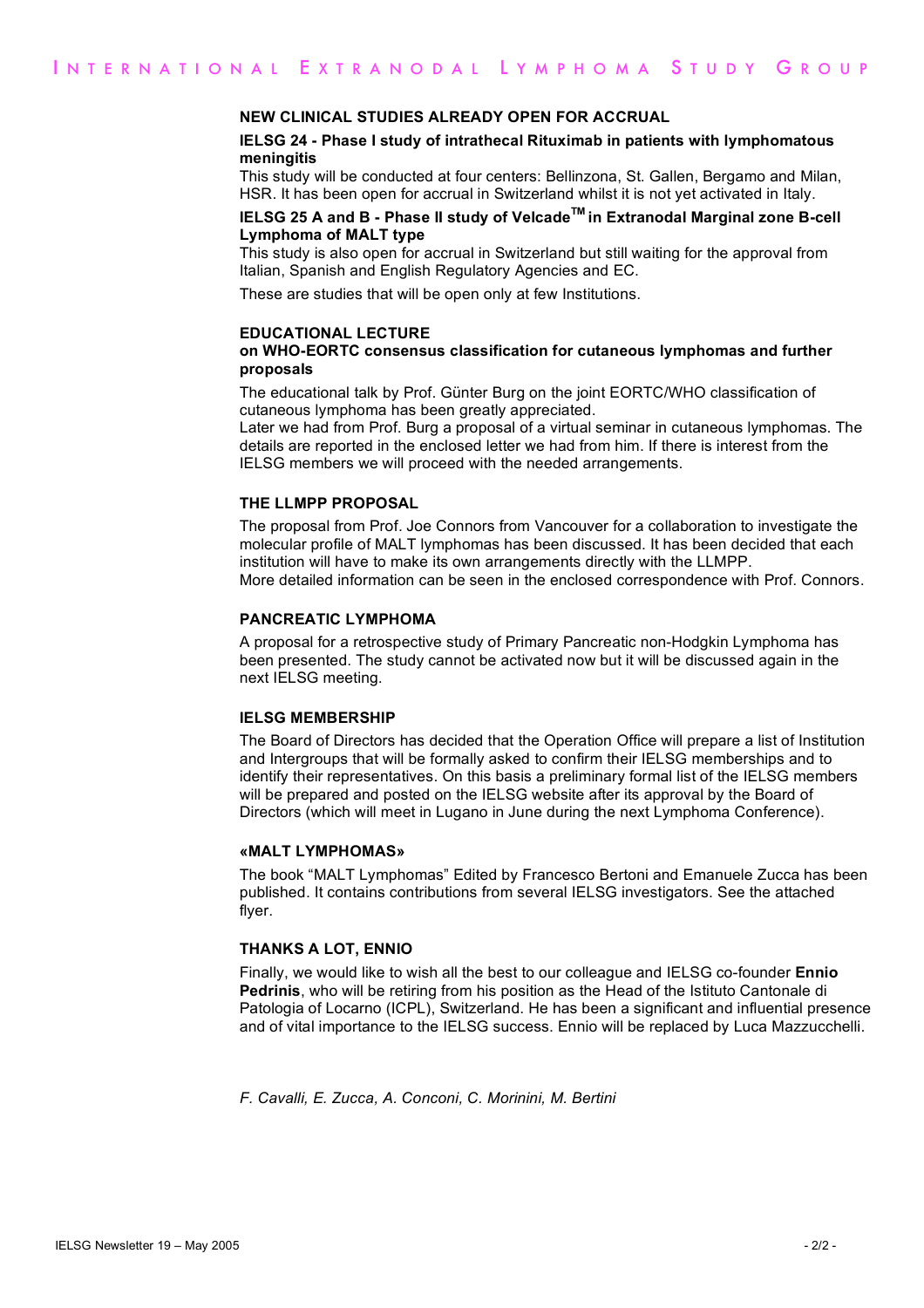

UniversitätsSpital **Intervention Dermatologische Klinik**<br>7ürich **III. Manarelogie, Dermato-**Spital **in Allergologie, Dermato-Onkologie,**<br>Zürich **Wenerologie** 

Derm C 2/3

Herr PD Dr. med. E.Zucca International Extranodal Lymphoma Study Group Studies Coordination Office Oncology Institute of Southern Switzerland Ospedale San Giovanni 6500 Bellinzona

Prof. Dr. Giinter Burg Chairman

University Hospital of Zurich Department of Dermatology Gloriastrasse 31 CH-8091 Zurich

Secretariat + 41 44-255 25 50 Fax + 41 44-255 44 03 e-mail: g.burg@usz.ch

Zurich, 9 March 2005 / vf www.dermatologie.unispital.ch

Dear Prof. Cavalli, dear PD Dr. Zucca

This is to thank you very much again for the kind invitation to present the new WHO/EORTC-classification of cutaneous lymphomas in Ascona two weeks ago.

PD Dr. Werner Kempf from our clinic and myself would be interested in getting included into the mailinglist of the IELSG.

We also would like to offer to the group a virtual seminar of clinicopathologic correlations in cutaneous lymphomas.

We are in the lucky position to have one of the first ScanScopes, an apparatus which allows to digitally scan histologic sections, which than can be looked at via an interned-based programme with extremely high quality on the PC from the working-desk as if they were under the microscope. This could be done in correlation with clinical pictures.

lf there is some interest from the members of the IELSG we certainly have to discuss with you the time, the shape and the organisation of this virtual conference, which would have a teaching character and could be repeated. I think  $2 - 3$  hours on a Saturday morning would be a good time.

Please let us know if there is some interest in such an activity.

With best regards, sincerely yours Günter Burg, M.D.

/  $\smash{\smash{\smash{\int}}\hspace{-1.2em}}$  $\sim$   $\sqrt{ }$  $\mathscr{M}_{\lambda}$  , ..., ..., ..., ... '"/;i" " /'t t/ /'c 4,'/t, ,Werner Kempf, M.D. /

Prof. Dr. med. Cavalli, Ospedale San Giovanni, 6500 BellinzonaCC: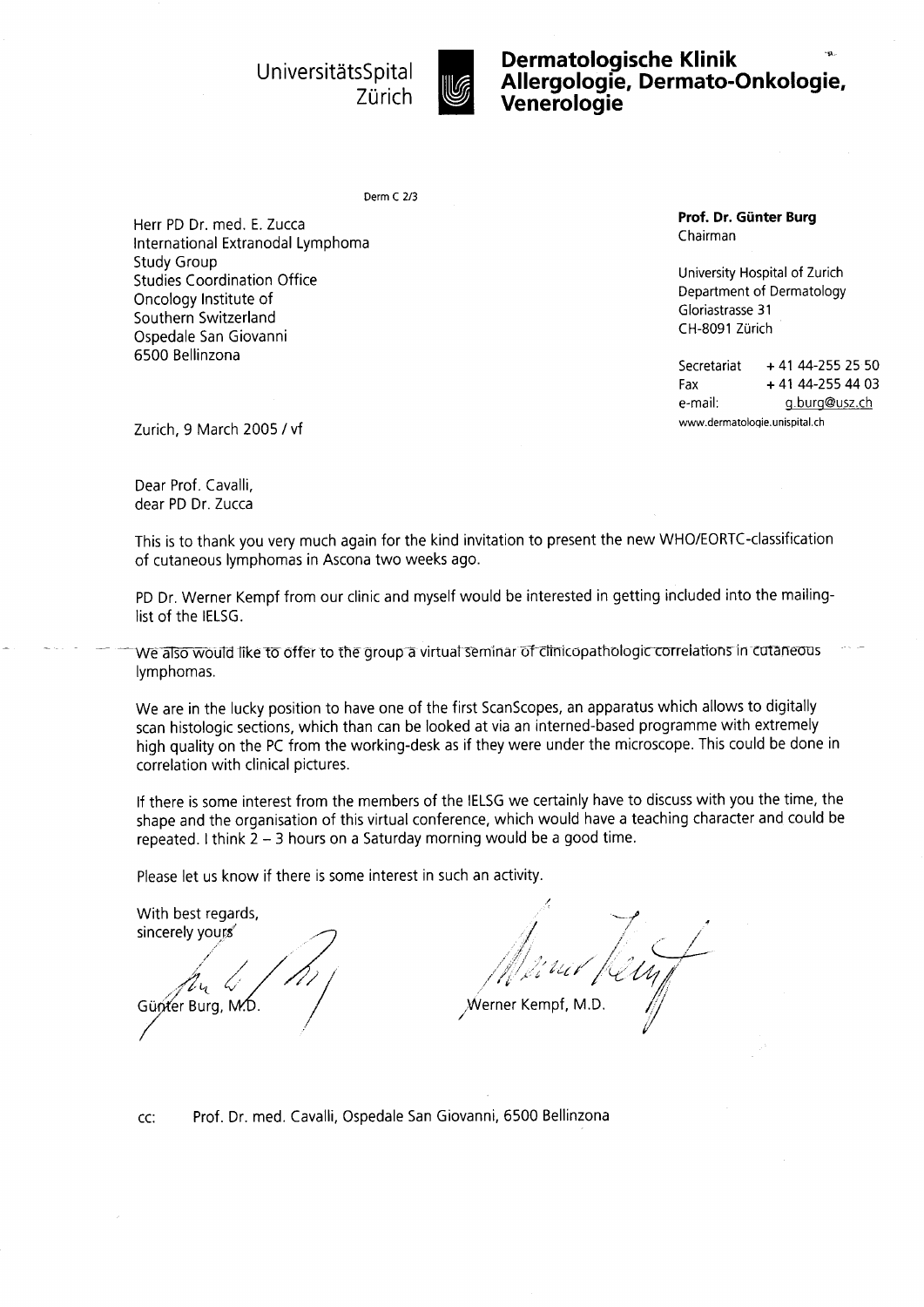

Vancouver, B.C. Fax: (604) 877-0585

600 W. 10th Avenue Tel: (604) 877-6000 x 2746 V5Z 4E6 iconnors@bccancer.bc.ca

21 February 2005

Emanuele Zucca, MD Scientific Director International Extranodal Lymphoma Study Group

Dear Dr Zucca:

Thank you for inviting me to explain the potential for collaboration between the IELSG and the Leukemia Lymphoma Molecular Profiling Project to investigate the gene expression molecular profile of MALT type lymphomas. I am writing to provide further background concerning this idea and to propose steps to formalize the project.

I am sure that you and your co-investigators in the IELSG are familiar with the work of the LLMPP in the area of gene expression profiling of B cell neoplasms. We have successfully demonstrated that such profiling revealed new information of both basic and clinical relevance for diffuse large B cell lymphoma, mantle cell lymphoma, primary mediastinal large B cell lymphoma and follicular lymphoma. We are in the final steps of completing a similar project focused on Burkitt lymphoma. For each of these lymphomas useful new insights into the diagnosis, molecular biology and prognosis of the lymphoma have emerged from this type of analysis.

Presently the LLMPP intends to continue its systematic profiling of lymphoproliferative neoplasms moving on to study additional B cell lymphomas. As we move to the less common lymphomas such as the MALT type lymphomas it has become clear that it would be very useful to reach out and develop collaborations with groups such as the IELSG which have developed a special interest in these less common types. Ideally, in such a collaboration we in the LLMPP can bring our expertise in the evolving area of gene expression profiling and the associated bioinformatics and the specialized group, such as the IELSG, can bring its experience with the clinical and basic studies of the uncommon lymphoma to be investigated. It is because of the past record of the IELSG in the investigation of MALT lymphomas and the current interest of the LLMPP in characterizing this particular type of lymphoma that I approached you and your group at the recent ASH meeting.

If the IELSG is interested in pursuing a collaboration between its investigators and the LLMPP to profile MALT lymphomas we should set up a working group composed of leaders from the two groups to discuss details. There are many to discuss. In particular, we will need to explore the type and quality of the necessary fresh frozen tissue samples, submission and analysis of clinical follow-up information, means of collecting, assembling and analyzing the actual specimens, recognition of collaborators in resulting publications by way of authorship and identification as contributors and other matters as they arise.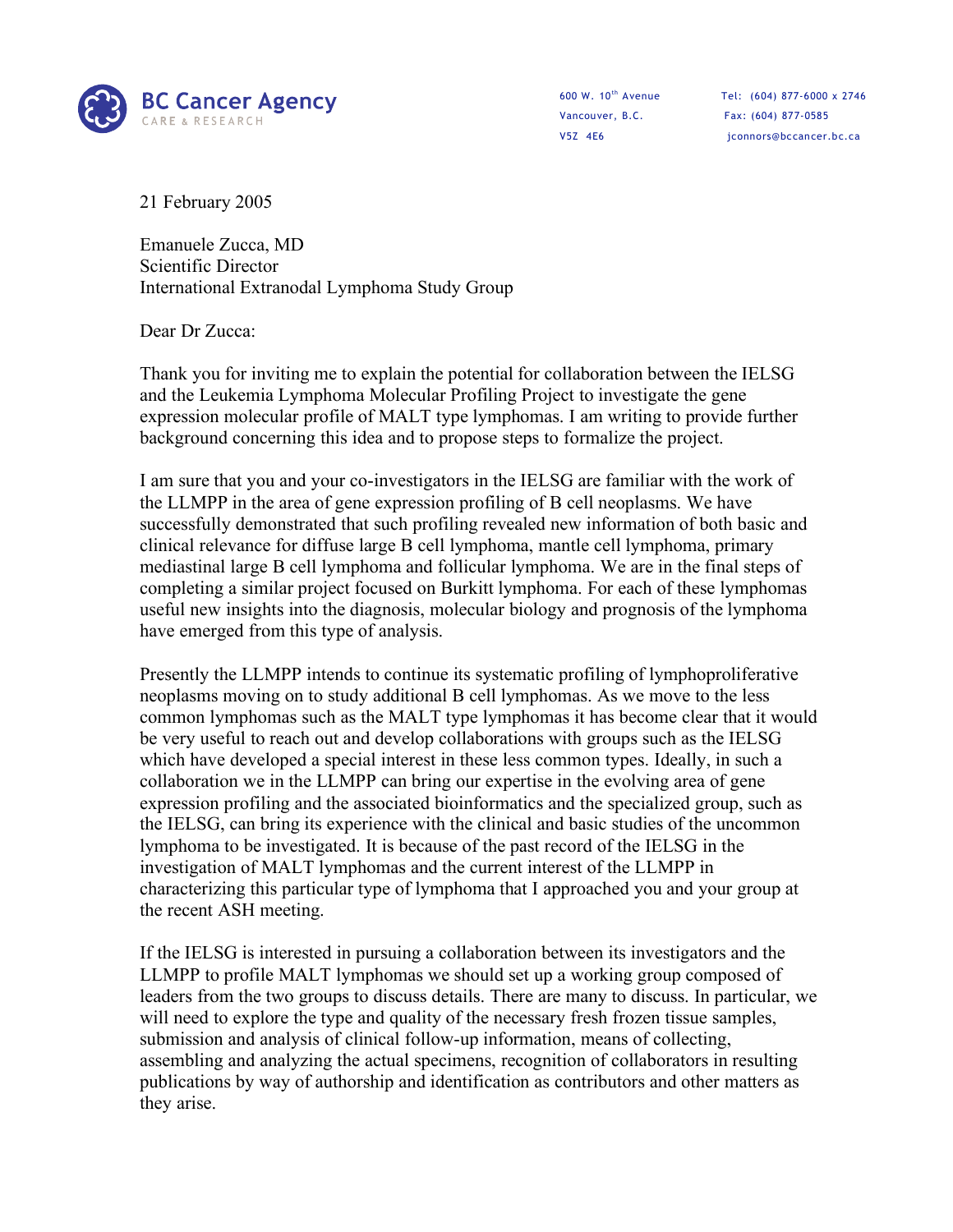The current investigators in the LLMPP have begun to assemble the specimens of MALT tumors available at their own institutions. This would be an ideal time to add the available specimens from the participating IELSG centers so that the full collection of specimens can be readied for gene expression analysis all at the same time.

Thank you for discussing this proposal with your co-investigators in the IELSG. If you think that this collaboration would be productive please identify a set of representatives from the IELSG who can serve as the coordinators for this project. Drs Lou Staudt and John Chan, the leaders of the LLMPP effort and the member of the LLMPP executive can then work with the representatives from the IELSG to settle the details of the collaboration.

I, and my co-investigators within the LLMPP, look forward to working with your group.

Sincerely,

Joe Connors

Joseph M Connors, MD Chair, Lymphoma Tumor Group British Columbia Cancer Agency and the University of British Columbia Member, Leukemia Lymphoma Molecular Profiling Project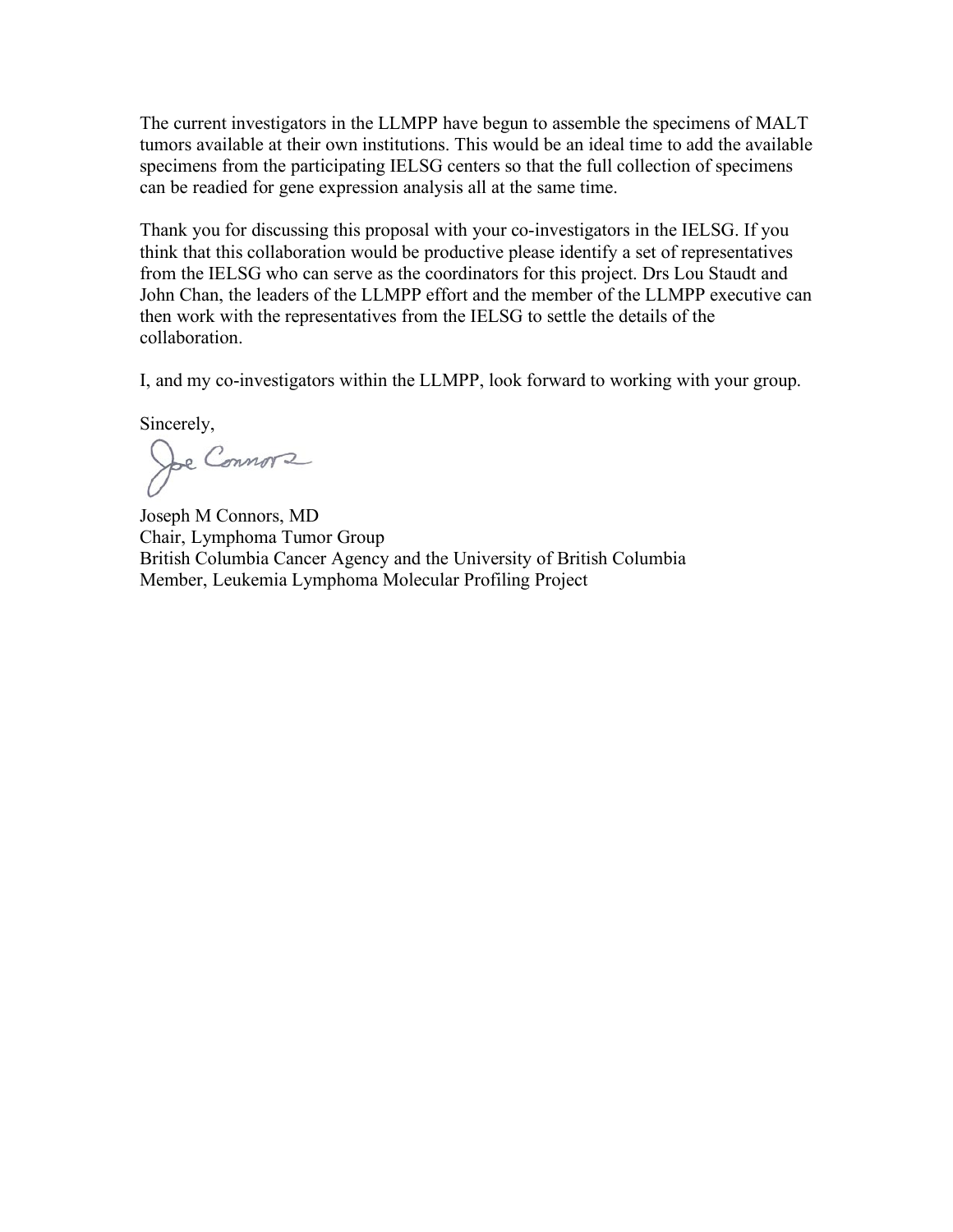

#### ERNATIONAL EXTRANODAL LYMPHOMA STUDY GROUP

STUDIES COORDINATION Oncology Institute of Southern Switzerland Ospedale San Giovanni CH-6500 Bellinzona SWITZERLAND phone ++41 91 811 90 40 ++41 91 811 91 11 fax ++41 91 811 91 82 e-mail ielsg@ticino.com www.ielsg.org

Prof. Joseph Connors BC Cancer Agency Vancouver Clinic Lymphoma Tumor Group 600 West 10th Avenue Vancouver BC V5Z 4E6 Canada

Bellinzona, 14th March, 2005

Dear Prof. Connors,

after your recent letter concerning a possible collaboration between the IELSG and the LLMPP to investigate the gene expression profiling of MALT lymphomas, the issue has been discussed on February 26 by the IELSG Board of Directors, as well as by the General IELSG Assembly. It has became quite clear that only a few IELSG investigators have adequate tumor specimens collections at their own Institutions. Moreover, some of them are already conducting their own research projects. Therefore, it seems that it will not be practical to set up an official collaboration and to identify official IELSG representative to coordinate the collaboration. Nevertheless, we have decided to encourage all those IELSG investigators with available frozen material, who are not already involved in other programs to join the LLMPP project getting directly in touch with you. Some of them already expressed their interest and you can find in the attachement more detailed information about these groups.

In addition, if you agree, we would include your letter from February 21, and the present reply to the coming IELSG newsletter again suggesting to all our members who can do it, to join the LLMPP project.

I think this solution may avoid useless burocracy and speed up a fruitful collaboration between the IELSG co-investigators who are really interested and the LLMPP.

I do hope this will work. Sincerely,

Eml

Emanuele Zucca, MD Scientific Director